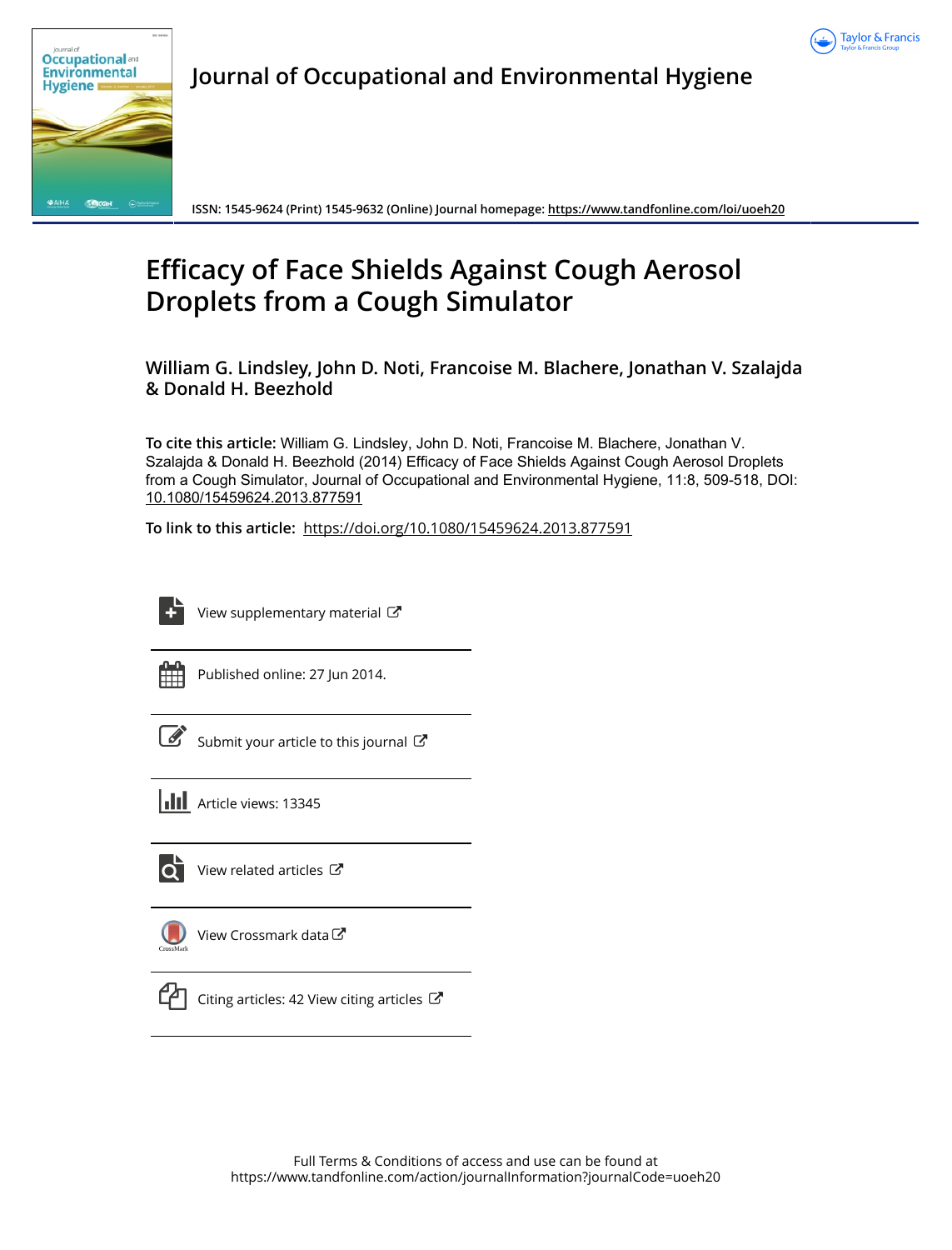## **Efficacy of Face Shields Against Cough Aerosol Droplets from a Cough Simulator**

## **William G. Lindsley,1 John D. Noti,1 Francoise M. Blachere,<sup>1</sup> Jonathan V. Szalajda,2 and Donald H. Beezhold<sup>1</sup>**

1Health Effects Laboratory Division, National Institute for Occupational Safety and Health, Morgantown, West Virginia

2National Personal Protective Technology Laboratory, National Institute for Occupational Safety and Health, Pittsburgh, Pennsylvania

*Health care workers are exposed to potentially infectious airborne particles while providing routine care to coughing patients. However, much is not understood about the behavior of these aerosols and the risks they pose. We used a coughing patient simulator and a breathing worker simulator to investigate the exposure of health care workers to cough aerosol droplets, and to examine the efficacy of face shields in reducing this exposure. Our results showed that 0.9% of the initial burst of aerosol from a cough can be inhaled by a worker 46 cm (18 inches) from the patient. During testing of an influenzaladen cough aerosol with a volume median diameter (VMD) of 8.5* μ*m, wearing a face shield reduced the inhalational exposure of the worker by 96% in the period immediately after a cough. The face shield also reduced the surface contamination of a respirator by 97%. When a smaller cough aerosol was used*  $(VMD = 3.4 \mu m)$ , the face shield was less effective, blocking *only 68% of the cough and 76% of the surface contamination. In the period from 1 to 30 minutes after a cough, during which the aerosol had dispersed throughout the room and larger particles had settled, the face shield reduced aerosol inhalation by only 23%. Increasing the distance between the patient and worker to 183 cm (72 inches) reduced the exposure to influenza that occurred immediately after a cough by 92%. Our results show that health care workers can inhale infectious airborne particles while treating a coughing patient. Face shields can substantially reduce the short-term exposure of health care workers to large infectious aerosol particles, but smaller particles can remain airborne longer and flow around the face shield more easily to be inhaled. Thus, face shields provide a useful adjunct to respiratory protection for workers caring for patients with respiratory infections. However, they cannot be used as a substitute for respiratory protection when it is needed.*

*[Supplementary materials are available for this article. Go to the publisher's online edition of Journal of Occupational and Environmental Hygiene for the following free supplemental resource: tables of the experiments performed, more detailed information about the aerosol measurement methods, photographs of the experimental setup, and summaries of the experimental data from the aerosol measurement devices, the qPCR analysis, and the VPA.]*

**Keywords** airborne particulate matter, health care workers, infectious disease transmission, protective devices, respiratory infections/prevention, universal precautions

Address correspondence to: William G. Lindsley, National Institute for Occupational Safety and Health, 1095 Willowdale Road, M/S 4020, Morgantown, WV 26505-2845; e-mail: wlindsley@cdc.gov

## **INTRODUCTION**

 $\Gamma$  prays and splashes of fluids containing infectious mi- $\bigcup$  croorganisms present an occupational hazard for health care workers. Droplets of these fluids can be inhaled, land on broken skin, or deposit on mucus membranes in the mouth, nose, or eyes. Once there, the pathogens they carry may infect workers and cause illness. For this reason, the U.S. Health care Infection Control Practices Advisory Committee (HICPAC) recommends that a mask and eye protection be worn "during procedures and patient care activities likely to generate splashes or sprays of blood, body fluids, [or] secretions...."<sup>(1)</sup> However, although the requirement to wear a face shield or goggles while performing aerosol-generating procedures is well established, the need for such equipment to protect health care workers during routine care of patients with respiratory infections is the subject of debate. The current HICPAC guidelines explicitly recommend wearing a face shield or goggles during all patient care for certain illnesses such as severe acute respiratory syndrome (SARS) and avian influenza.<sup>(1)</sup> For other infections that may be spread by respiratory aerosol droplets, HICPAC recommends wearing a face mask but states that it has "no recommendation for routinely wearing eye protection (e.g., goggle or face shield), in addition to a mask, for close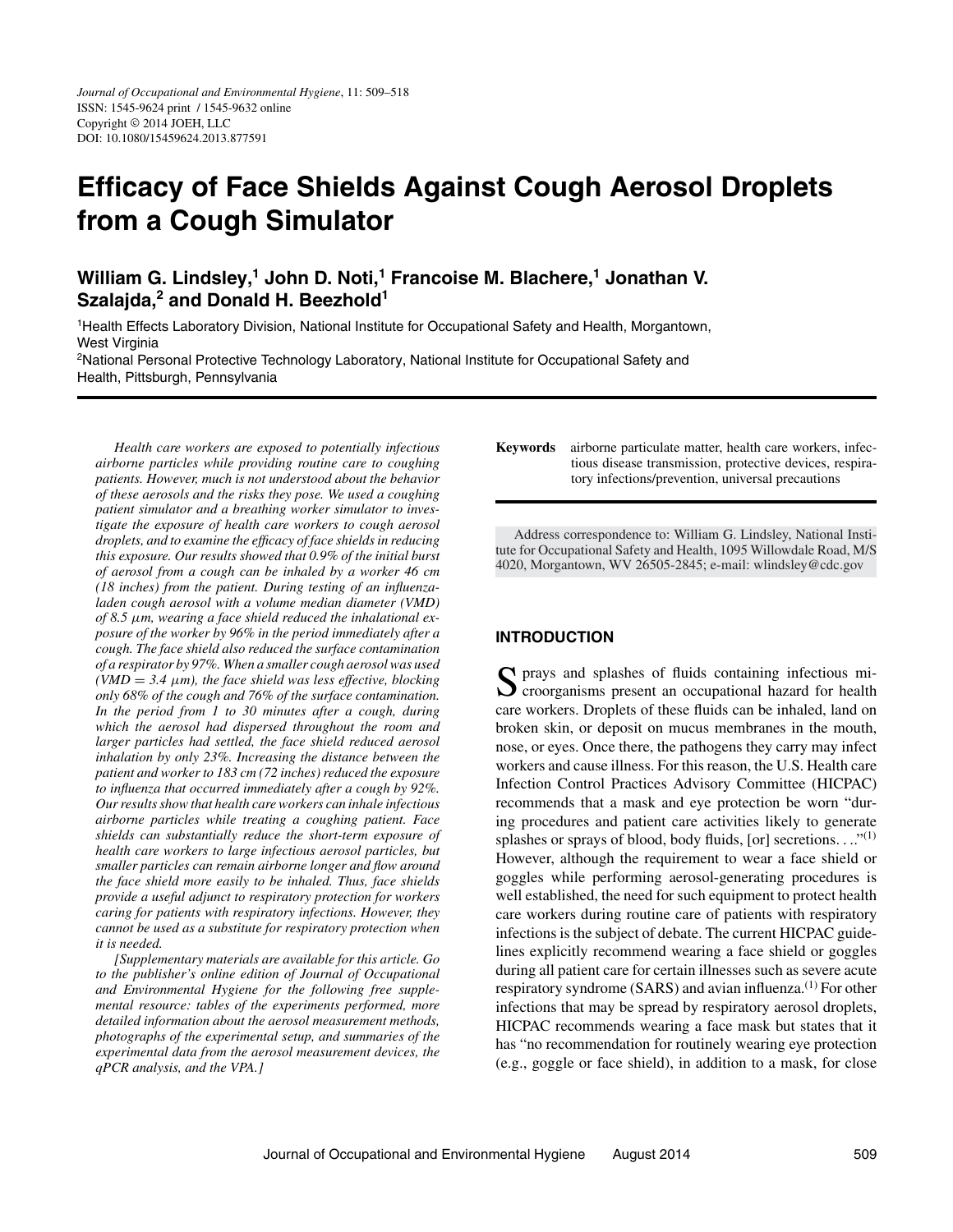contact with patients who require Droplet Precautions. [This is an] unresolved issue." $^{(1)}$ 

One reason for the controversy surrounding a recommendation to wear goggles or a face shield while treating patients with respiratory infections is that little is known about the potential exposure to pathogen-laden droplets from these patients and the efficacy of different types of protective measures. This is particularly true for aerosols produced during coughing, which is one of the most common symptoms of respiratory tract infections. Coughing helps clear the airways of mucus and remove excess fluids from the lungs, especially when normal mechanisms of mucociliary clearance are impaired.<sup>(2)</sup> During a cough, droplets of airway secretions can become airborne and be expelled from the mouth in a high-velocity aerosol plume. The aerosol droplets generated during coughing span a broad size range, from tens of nanometers to hundreds of micrometers, and the dispersion of these droplets in the environment depends to a large degree upon their size.  $(3,4)$ Small aerosol droplets from a coughing patient can remain airborne and spread throughout a room, and can easily be inhaled by a health care worker. $(5,6)$ 

The potential for larger droplets to settle onto surfaces, impact on the face or eyes, or to be inhaled is not as well studied, and many questions remain. In early work, Wells estimated that droplets with a diameter of  $100 \mu$ m or more will tend to settle rapidly to the ground before evaporating, while smaller droplets will evaporate and become "droplet nuclei," remaining airborne much longer.<sup>(7)</sup> Nicas et al. later revised this with newer data on the composition of respiratory fluids and concluded that particles needed to have initial diameters less than 20  $\mu$ m to become droplet nuclei.<sup>(4)</sup> In an early photographic study, Jennison found that the majority of visible droplets produced during coughing and sneezing travel only 2 to 3 feet from the mouth, but that some were able to travel much farther.(8) Using a numerical model, Xie et al. calculated that droplets as large as 200  $\mu$ m could travel 1.5 m from a coughing patient before settling.(9) In an experimental study, Hamburger and Robertson showed that most bacteria from human sneezes were detected in droplets that settled within 1.5 feet of the test subject, but that some droplets settled as far as 9.5 feet away.(10) Bischoff et al. collected aerosol samples in hospital rooms with influenza patients; they found that influenza-laden particles with diameters greater than 4.7  $\mu$ m could be found 6 feet away from the patient, but that the amount of virus detected was much lower than at closer distances.<sup>(11)</sup>

Face shields are one option for protecting the face from pathogen-laden droplets. Although they are more bulky than goggles or safety glasses, face shields offer the advantage of guarding the entire face from contamination. $(12)$  Some workers also may find face shields more comfortable or find that they fit better over eyeglasses or respirators. Several studies have examined face shields after use during surgeries or other aerosol-generating medical and dental procedures as a way of demonstrating that an exposure risk exists and that face shields provide protection. These studies found that many or most of the face shields worn by the health care workers had splatters of blood or other fluids and that this contamination frequently went un-noticed.<sup>(13-17)</sup>

However, although these studies clearly demonstrate that face shields can intercept droplets traveling toward the face, they do not indicate which sizes of aerosol droplets are blocked and which are able to travel around the shield to be inhaled or deposited on the face. In addition, the studies all examined procedures in which significant droplet generation was expected, but none looked at potential exposure to aerosols from coughing patients with respiratory infections, about which less is known. During the 2009 H1N1 influenza pandemic, the Centers for Disease Control and Prevention (CDC) recommended that health care workers consider using face shields to reduce the surface contamination of respirators.<sup>(18)</sup> However, no data have been published showing how much exterior deposition of pathogens occurs or how effectively face shields decrease it. In its 2011 report on preventing transmission of pandemic influenza, the Institute of Medicine (IOM) urged the National Institute for Occupational Safety and Health (NIOSH) and other organizations to "investigate the effectiveness of face masks and face shields in preventing transmission of viral respiratory diseases."(19)

The purpose of this study was to quantify the exposure of health care workers to cough aerosol droplets while working close to a patient and to examine the efficacy of face shields in reducing this exposure. Our results provide a better understanding of the health risks posed by infectious droplets produced by coughing patients and of the appropriate protective equipment in these situations. This work should assist the occupational and public health communities in providing research-based recommendations for effective strategies for the protection of workers in health care settings.

## **METHODS**

#### **Influenza Virus Culture**

Madin-Darby canine kidney (MDCK) cells (ATCC CCL-34) and influenza strain A/WS/33 (H1N1, ATCC VR-825) were purchased from the American Type Culture Collection (ATCC, Manassas, Va.) and maintained as described previously.(20) The influenza virus was propagated in Complete Dulbecco's Modified Eagle Medium (CDMEM) consisting of Dulbecco's Modified Eagle medium, 100 U/ml penicillin G, 100  $\mu$ g/ml streptomycin, 2 mM L-glutamine, 0.2% bovine serum albumin, and 25 mM HEPES buffer (Life Technologies, Grand Island, N.Y.).

#### **Exposure Simulation Chamber**

A schematic of the experimental setup is shown in Figure 1. Experiments to simulate the exposure of a health care worker to the aerosol droplets produced by a coughing patient were conducted in a 3.2 m long  $\times$  3.2 m wide  $\times$  2.3 m high environmental chamber.<sup>(6)</sup> The room included a HEPA filtration system to remove airborne particles before and after testing and an ultraviolet germicidal irradiation system to disinfect the chamber after influenza virus was used. During the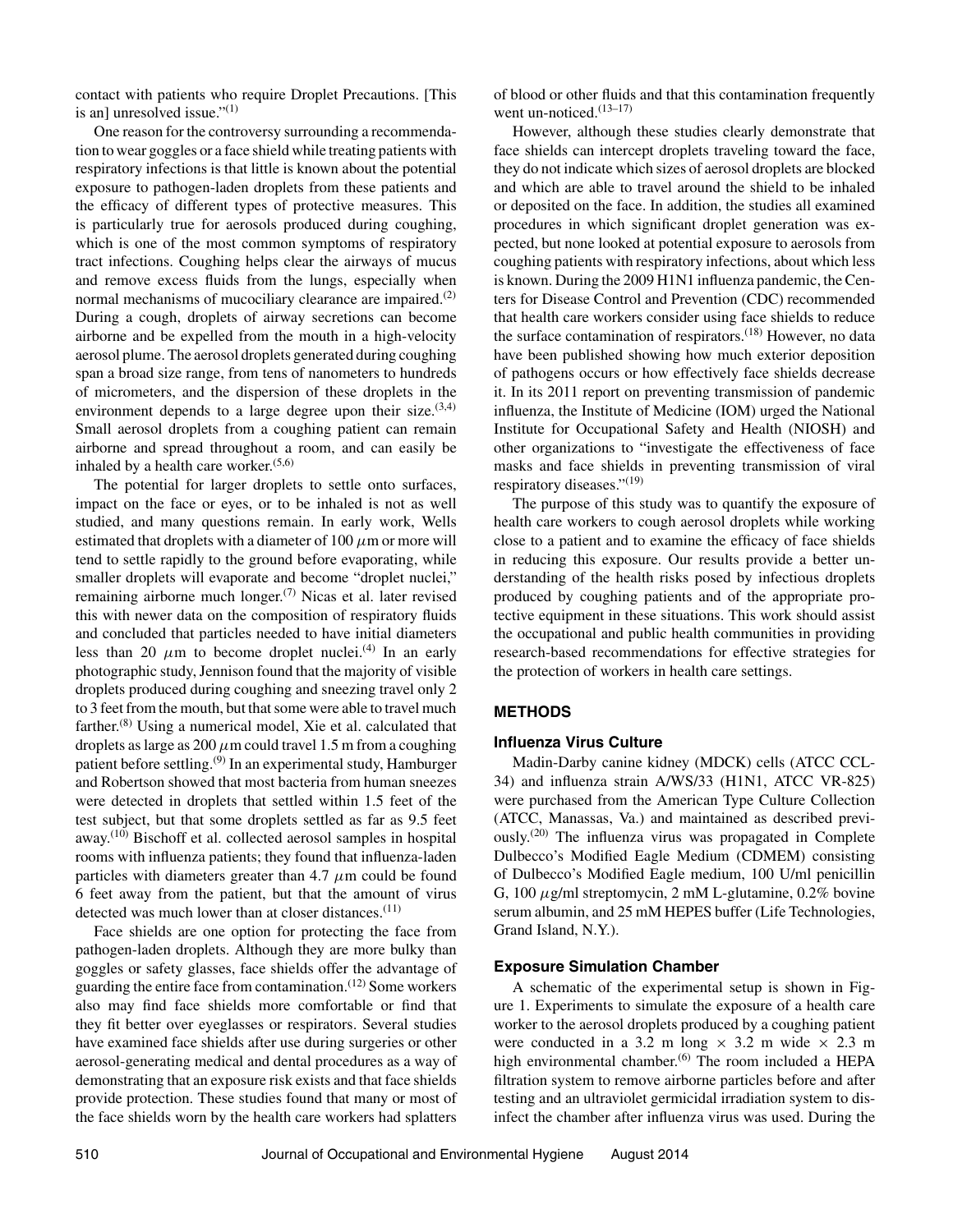

**FIGURE 1**. Schematic of the experiment using particle spectrometers. The mouth of the cough aerosol simulator and the mouth of the breathing simulator were 152 cm (60 inches) above the floor and 46 cm (18 inches) or 183 cm (72 inches) apart. For experiments using influenza virus, the optical particle counters (OPCs) and the droplet size analyzer were not used, and a respirator was sealed to the breathing head form to act as a filter to collect the virus that was inhaled.

experiments, the chamber was sealed and the filtration system was off, so that no air exchange or filtration occurred. The cough aerosol simulator, breathing simulator, and aerosol particle measurement instruments were controlled from outside the exposure chamber. During the aerosol particle measurement experiments, the chamber temperature was 24◦C (SD 1.4◦C) and the relative humidity was 21% (SD 5.9%). During the experiments using influenza virus, the chamber temperature was  $24\degree$ C (SD 1.3 $\degree$ C) and the relative humidity was 23% (SD 3.3%).

#### **Cough Aerosol Simulator**

The cough aerosol simulator used in these experiments has been described in detail previously.<sup>(21)</sup> The test aerosol was generated by aerosolizing CDMEM alone for the aerosol particle measurement experiments, and CDMEM containing influenza virus for the influenza virus experiments. For some experiments, an air brush (Model 200, Badger Air-Brush Co., Franklin, Ill.) was used to produce a cough aerosol with a volume median diameter (VMD) of 8.5  $\mu$ m and a geometric standard deviation (GSD) of 2.9 (referred to here as the "largeparticle cough aerosol"). For other experiments, a micropump nebulizer (Aeroneb AG-AL7000SM, Aerogen, Galway, Ireland) was used to produce an aerosol with a VMD of 3.4  $\mu$ m and a GSD of 2.3 ("small-particle cough aerosol"). For both aerosol generators, the total volume of the aerosol expelled during each cough was approximately 68  $\mu$ l. As described previously, the cough volume and amount of influenza virus expelled in each cough are considerably larger than those reported for human coughs. $(21)$  This is necessary to allow detection of the airborne particles and influenza virus after the particles have dispersed in the test chamber. The cough airflow was produced by a metal bellows driven by a computercontrolled linear motor. It was based on coughs recorded from influenza patients and had a volume of 4.2 l and a peak flow rate of 11.4 liters per second (l/sec). The coughing and breathing simulators were synchronized so that each cough was initiated at the start of an inhalation by the breathing simulator.

#### **Breathing Simulator**

A digital breathing machine (Warwick Technologies Ltd., Warwick, U.K.) with a standard medium-sized head form (Sheffield model 189003, ISI, Lawrenceville, Ga.) was used to simulate a respiring health care worker. The breathing waveform was sinusoidal, with a flow rate of 32 liters per minute (l/min). For experiments using influenza virus in the cough aerosol, a N95 respirator was used as a collection filter for virus-laden particles that were inhaled by the breathing simulator. When a respirator collection filter was used, it was sealed to the head form with adhesive, and the respirator was tested for leaks with a standard respirator fit-testing device (Model 8038 PortaCount Pro Plus, TSI, Shoreview, Minn.). The head form was cleaned after experiments with influenza virus to disinfect it and to prevent transfer of residual virus to subsequent respirators.

#### **Aerosol Particle Concentration Measurements**

Two different types of instruments were used to measure aerosol concentrations. A spray droplet size analyzer (Spraytec Analyzer with a 300-mm lens and an Inhalation Cell, Malvern Instruments Ltd., Worcestershire, UK) was attached behind the breathing head form so that the concentration of aerosol particles inhaled during breathing could be measured ( Figure 1). In addition, two optical particle counters (OPCs; Model 1.108, Grimm Technologies, Inc., Douglasville, Ga.) drew aerosol samples through vertical  $16 \text{ cm} \times 3 \text{ mm}$  inner-diameter stainless-steel tubes with inlets located 4.4 cm to the left and right of the mouth of the breathing simulator (Figure 1). When face shields were tested, the tube inlets were behind the face shield (that is, between the face shield and the head form). A more detailed discussion of the capabilities and limitations of these instruments in our experiments is given in the supplemental material.

#### **Detection of Influenza Virus**

For experiments using influenza virus, when the cough exposure and collection portion of the experiment was completed, the respirator collection filter was removed and four round 25-mm coupons were punched from it. The coupon locations were distributed across the front and side of the respirator to accommodate any variations in virus distribution on the respirator. The outermost layer of each coupon (referred to here as the "outer layer") was separated from the middle and inner layers (referred to collectively as the "inner layers") and the influenza virus was eluted from each coupon layer by overnight incubation in 2 ml of supplemented Hank's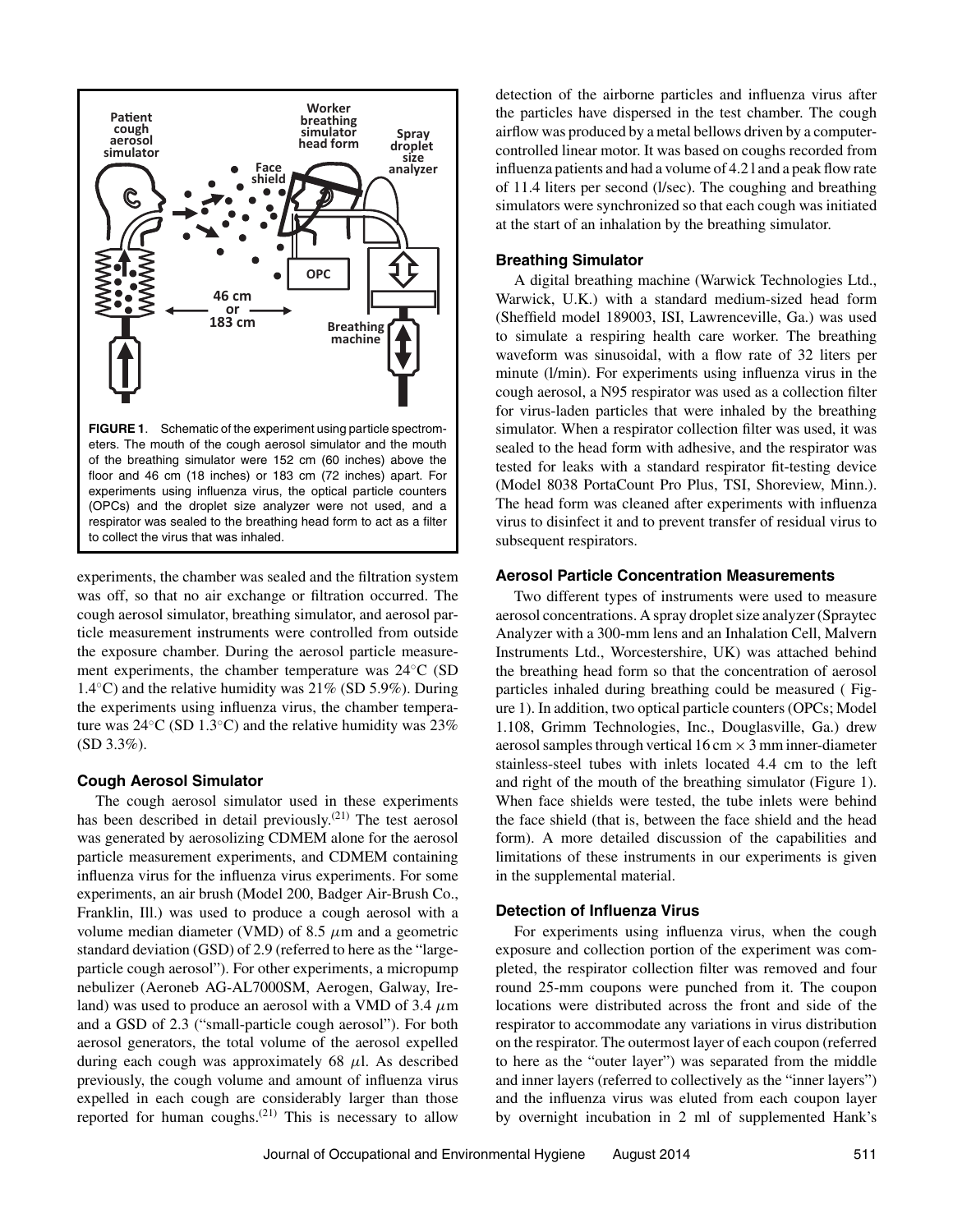Balanced Salt Solution (HBSS) (Life Technologies, Grand Island,  $NY$ ).<sup>(20)</sup> Virus was eluted from the face shields by cutting each shield into 8 sections, rolling the pieces into cylinders, placing the eight pieces sequentially in a 50-ml centrifuge tube with 5 ml of modified HBSS, and vortexing vigorously. Viral RNA was isolated from an aliquot of the elution medium, and the number of copies of the virus present in each sample was determined with quantitative real-time polymerase chain reaction  $(qPCR)$ .<sup>(20)</sup> For the short range experiments with the large particle cough aerosol, viral plaque assays (VPAs) were performed to determine the amount of viable influenza virus recovered (Table S2 in the supplemental information). $(20)$ 

#### **Data Analysis**

For the experiments performed with the aerosol particle measurement instruments, the parameters studied were the presence or absence of a face shield, the distance between the simulators (46 cm or 183 cm), and the cough aerosol particle size distribution (large or small). The experiments performed with influenza virus had the same experimental parameters, with the addition of the collection time (5 minutes or 30 minutes). Lists of the experiments performed are shown in Tables S1 and S2 in the supplemental information.

For the data from the spray analyzer, the volume of aerosol inhaled by the breathing simulator was estimated by integrating the aerosol volume concentration and the breathing flow rate for 1.4 sec after the cough (corresponding to the inhalation part of the first breathing cycle after the cough). The mean and standard deviation of six experiments were calculated for each particle size bin, and the results were also summed over all of the size bins to get the total volume of inhaled aerosol. The volumes of particles inhaled during use of a large-particle cough aerosol versus a small-particle cough aerosol were compared by means of Student's *t*-test.

Since the OPCs measure the optical diameter and the number of airborne particles, the optical diameter was used to calculate an estimated particle volume based on the center diameter of each size bin, and the particle count data were then used to estimate the total volume of the aerosol in each size bin. The volume of aerosol inhaled by the breathing simulator from 1 min to 30 min after each cough was determined by integrating the volume concentration and the breathing rate (32 l/min) over time. For the OPC results, the effects of the use of a face shield, the cough aerosol particle size distribution, and the distance from the coughing to the breathing simulator on the total volume of particles inhaled were compared by means of an analysis of variance (ANOVA), with these three parameters treated as fixed effects. All main effects and twofactor interactions were tested. This procedure was also used to evaluate the OPC results for the VMD of the inhaled particles.

For the experiments using influenza virus, an N95 respirator was used as a collection filter for inhaled particles. Thus, we assumed that the simulated worker would have been exposed to any influenza virus found on the respirator if the respirator had not been worn. The four coupons taken from each respirator had an area of 4.9 cm<sup>2</sup> each, whereas the entire respirator had an area of  $137 \text{ cm}^2$ . Thus, the number of influenza virus copies found on the respirator coupons was multiplied by 6.98 to estimate the amount of virus on the entire respirator. Similarly, the area of the face shield was  $548 \text{ cm}^2$ , of which  $442 \text{ cm}^2$  was used in the analyses, and so the number of virus copies found on the face shield sections was multiplied by 1.24. The qPCR results for the number of viruses inhaled and the amount of virus deposited in the different layers of the respirator were analyzed by means of an ANOVA, in which the use of a face shield, the distance, the cough particle size, the collection time, and the amount of virus deposited on each layer were treated as fixed effects. All main effects and the interaction between the use of a face shield and the layer deposition were tested. Differences were considered significant at a *p* value of ≤0.05.

#### **RESULTS**

#### **Initial Exposure to Cough Aerosol Droplets**

The size distribution of the aerosol inhaled during the first 1.4 sec after a cough when the simulators were 46 cm apart and a face shield was not worn is shown in Figure 2 for the large-particle cough aerosol. The inhaled aerosol particles had a total volume of 0.58  $\mu$ l, a VMD of 9.5  $\mu$ m, and a GSD of 3.4. For the small-particle cough aerosol, the size distribution of the inhaled particles is shown in Figure 3. In this case, the total volume of the inhaled particles was 0.52  $\mu$ l, with a VMD of 2.1 and a GSD of 2.0. The difference in the total inhaled volume approached statistical significance  $(p=0.069)$ . However, although the volume of small-particle cough aerosol inhaled during the first 1.4 sec was lower than that of the large-particle aerosol, the concentration of the inhaled smallparticle aerosol cloud typically remained high enough to be in the detection range of the spray analyzer for several seconds longer than did the large-particle aerosol. Therefore, it is likely that the difference in the total volume of aerosol inhaled was not significant.

The inhaled aerosol concentration was within the detection range of the spray analyzer only during those experiments in which the coughing and breathing simulators were 46 cm apart and no face shield was worn by the breathing simulator, and only during the first few seconds after a cough. For all other experiments, the concentration was below the detection threshold for the entire cough, and thus it was not possible to use the results from the spray analyzer to compare the effects of wearing or not wearing a face shield or increasing the distance between the simulators.

#### **Long-Term Exposure to Cough Aerosol Droplets**

During use of the OPCs, the aerosol particle concentration exceeded the upper aerosol concentration limit of the instruments for up to 50 sec after each cough. For this reason, the first minute of aerosol concentration data from these instruments could not be used, and the analysis was limited to data collected from 1 min to 30 min after each cough. Exposure to the cough aerosol was characterized by an initial spike in concentration,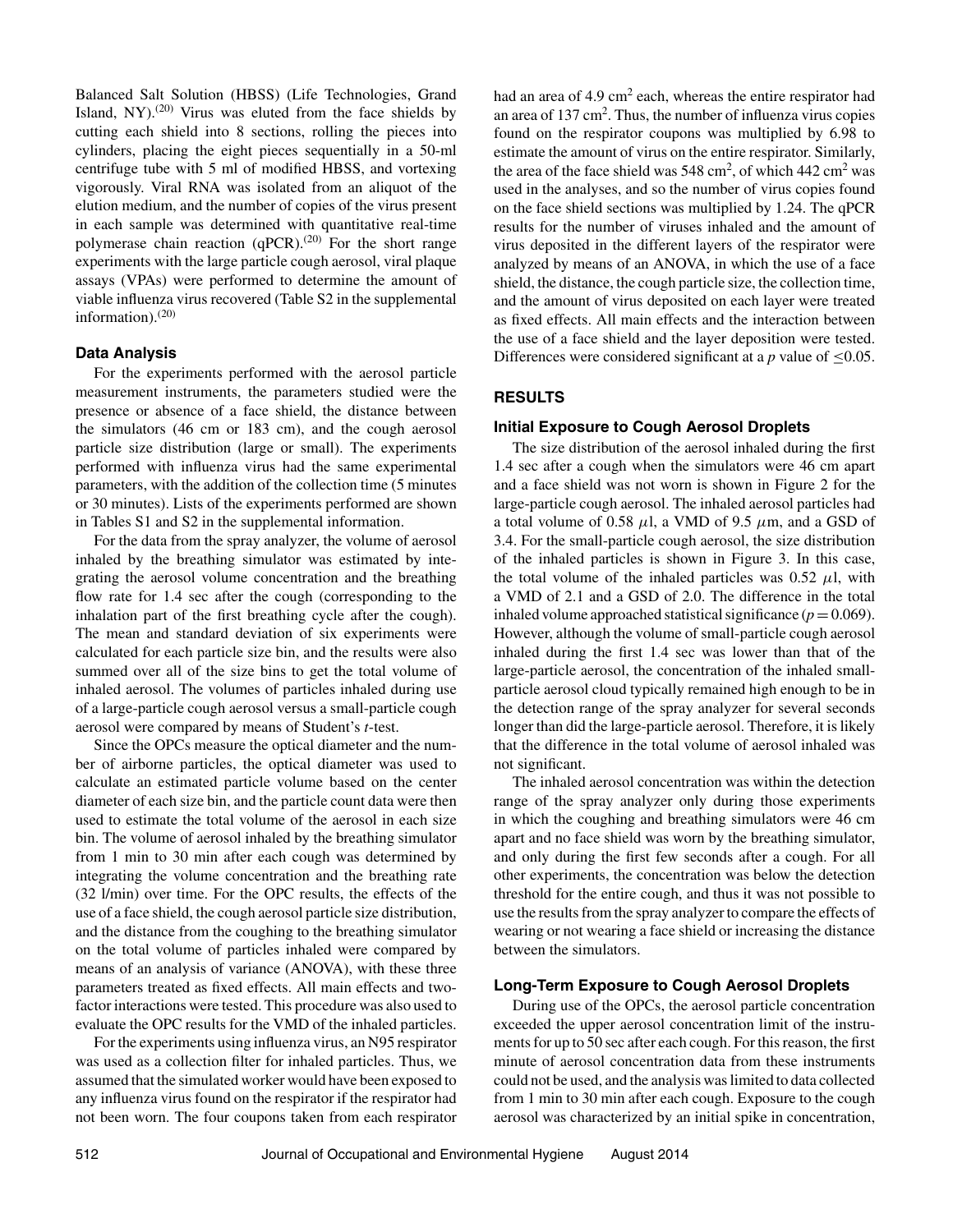

**FIGURE 2**. Volume size distribution of the particles inhaled by the breathing simulator in 1.4 sec after a single large-particle cough. The mouths of the coughing and breathing simulators were 46 cm apart, and the breathing simulator was not wearing a face shield. The plot is the average of 6 coughs. The error bars show the standard deviation (SD).



**FIGURE 3**. Volume size distribution of the particles inhaled by the breathing simulator in 1.4 sec after a single small-particle cough. The mouths of the coughing and breathing simulators were 46 cm apart, and the breathing simulator was not wearing a face shield. The plot is the average  $\pm$ SD of 6 coughs.



**FIGURE 4**. Volume concentration of airborne particles at the mouth of the breathing simulator from 1 to 30 min after a single large-aerosol particle cough. The plots are restricted to 1 min to 30 min after the cough because the aerosol concentration exceeded the upper limit of the instrument during the first 50 sec. Each line is the average of 3 tests. The lines were smoothed with a 61-point running average. Every 300th point is marked with a symbol to aid in distinguishing the lines.

followed by lower levels as the aerosol particles dispersed and settled over time. This can be seen in Figure 4 for the large-particle cough aerosol and in Figure 5 for the smallparticle cough aerosol. The total volume of the aerosol particles inhaled by the breathing simulator under each test condition during the period from 1 min to 30 min after the cough can be seen in Figure 6. Wearing a face shield significantly reduced the amount of cough aerosol that was inhaled by the breathing simulator, while increasing the distance between the coughing and breathing simulators increased the aerosol inhalation during the 1 to 30 min time period ( $p < 0.001$  for both). A greater volume of cough aerosol particles was inhaled during experiments using the small-particle aerosol than those using the large-particle aerosol ( $p < 0.001$ ). Significant interactions occurred between face shield use and distance  $(p = 0.017)$ , face shield use and cough aerosol particle size  $(p = 0.007)$ , and particle size and distance  $(p = 0.006)$ . The VMD of the inhaled aerosol is shown in Figure 7. Donning a face shield or increasing the distance between the simulators did not have a significant effect on the VMD ( $p = 0.702$ ) and 0.505), and none of the interactions between factors were significant.

#### **Exposure to Influenza Virus**

The amount of influenza virus that was inhaled by the breathing simulator and deposited on the face shield under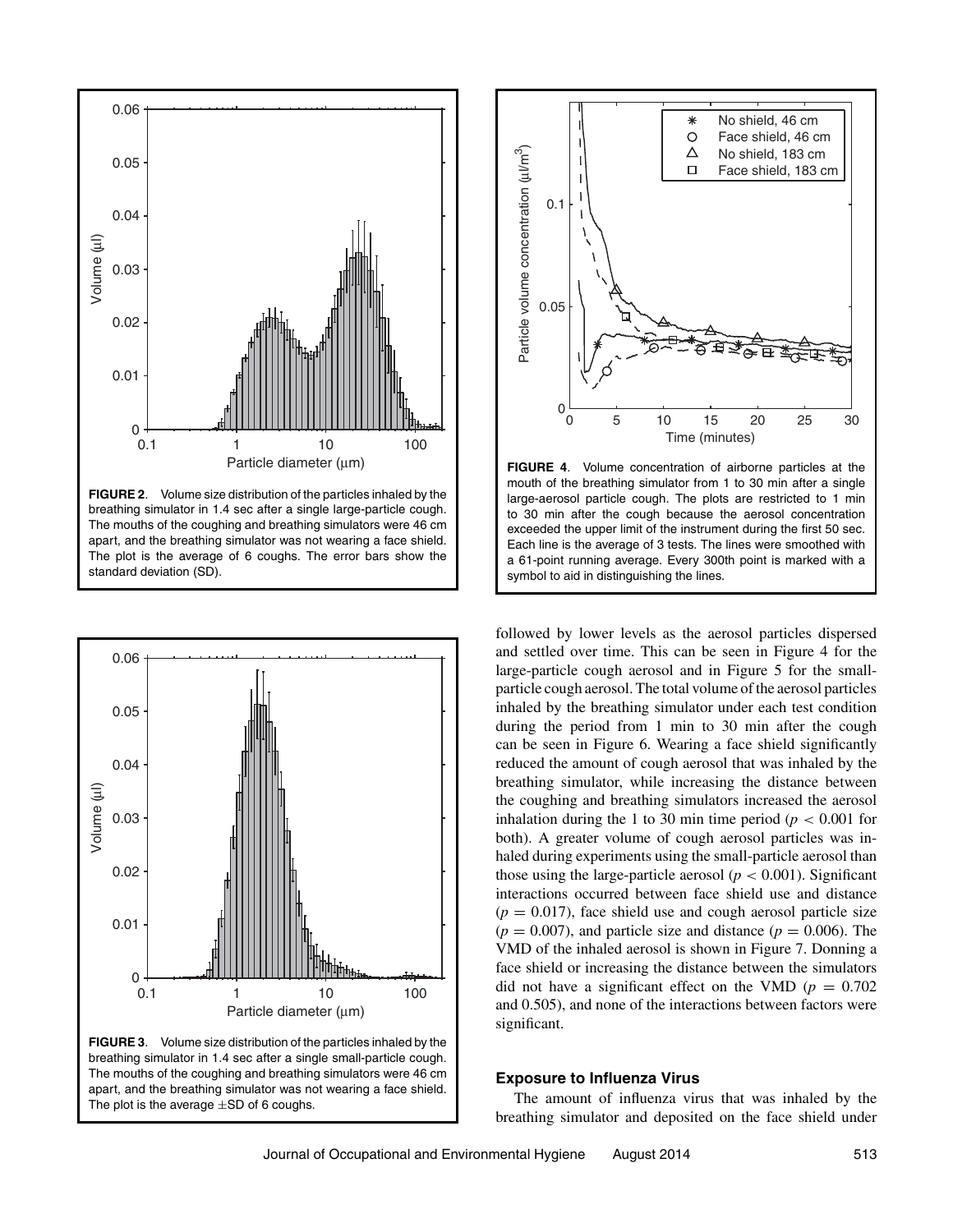

mouth of the breathing simulator from 1 to 30 min after a single small-aerosol particle cough. Each line is the average of 3 tests. The lines were smoothed with a 61-point running average. Every 300th point is marked with a symbol to aid in distinguishing the lines.

the different test conditions is shown in Figure 8. Wearing a face shield and increasing the distance from the coughing to the breathing simulator both significantly reduced the amount of inhaled virus ( $p < 0.001$  and  $p = 0.009$ ), whereas changing





the cough aerosol particle size or the collection time did not  $(p = 0.520$  and 0.412). When the face shield was worn, the total amount of virus that was deposited on both the respirator and the face shield combined was also significantly less than the amount deposited on the respirator alone when the face shield was not worn ( $p = 0.001$ ). The fraction of the influenza virus that was detected on the inner layers of the respirator compared to the total collected in all layers is shown in Figure 9. Employing a face shield significantly decreased the



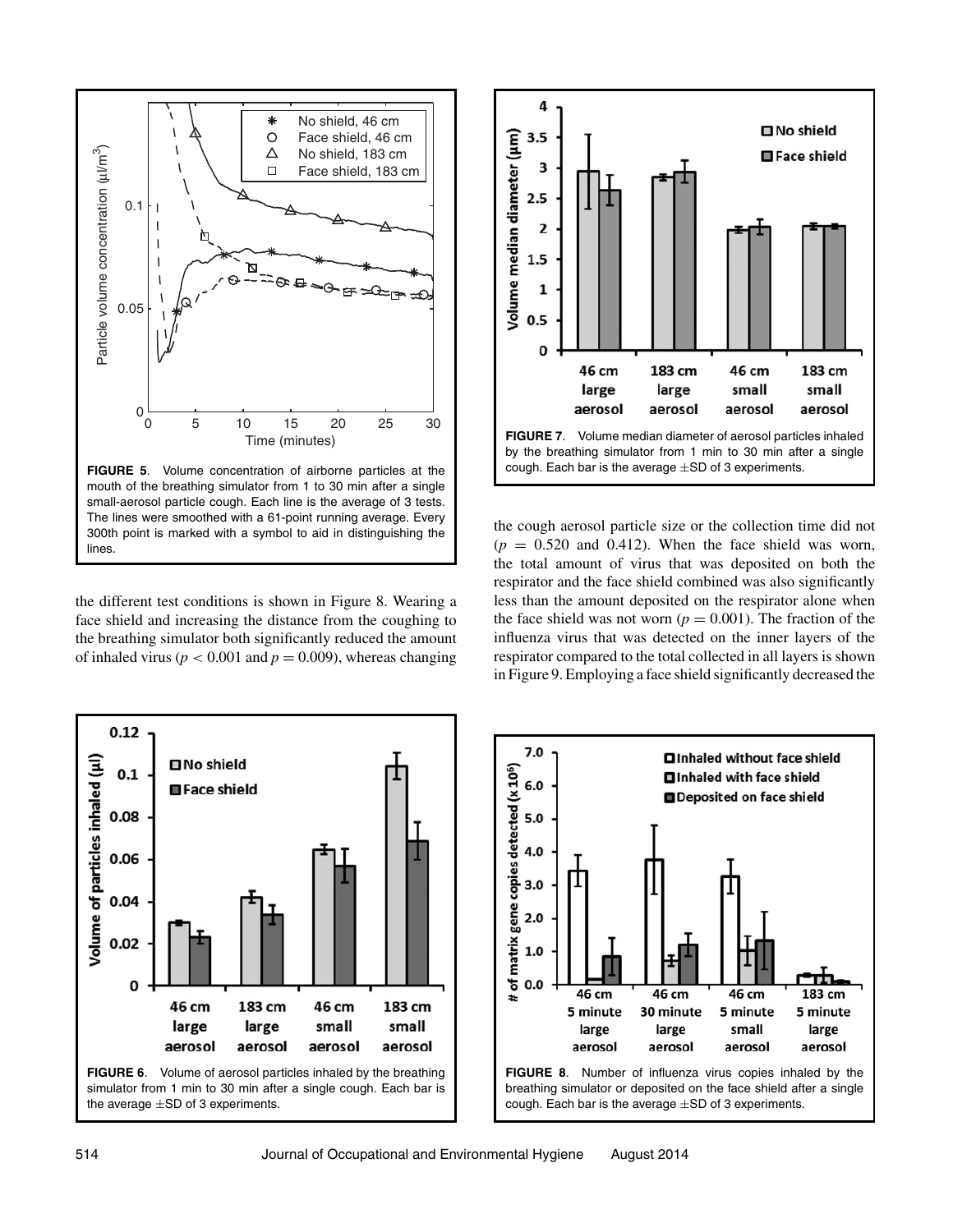

detected in all layers. These results are plotted as a ratio for ease of interpretation, but the absolute amount of virus collected at 183 cm was significantly less than collected at 46 cm (see Figure 8). Each bar is the average  $\pm$ SD of 3 experiments.

amount of virus that was deposited on the outer layer relative to the inner layers of the respirator  $(p < 0.001)$ . The amount of viable influenza virus recovered from the respirator and the face shield is shown in Figure 10. The use of a face shield reduced the amount of viable virus on the respirator by 70%,



**FIGURE 10**. Amount of viable influenza virus inhaled by the breathing simulator or deposited on the face shield 5 min after a single large-aerosol particle cough. The coughing and breathing simulators were 46 cm apart. Each bar is the average  $\pm$ SD of 3 experiments.

although the difference was not statistically significant  $(p =$ 0.189).

### **DISCUSSION**

The exposure of health care workers to aerosol droplets while performing routine care of patients with respiratory infections is not well characterized. The efficacy of different types of personal protective equipment such as face shields against these aerosols when working at close range is also unclear. The purpose of this study is to gain a better understanding of the behavior of short-range cough aerosols, the potential risks they pose to health care workers, and the efficacy of face shields in reducing exposure.

The large-particle and small-particle cough aerosols from the cough simulator have a total particle volume of about 68  $\mu$ 1.<sup>(21)</sup> Using the spray analyzer on the breathing simulator, we found that about 0.9% of the large-particle cough aerosol and 0.8% of the small-particle cough aerosol was inhaled by the breathing simulator immediately after a cough when no face shield was worn and the simulators were 46 cm apart. The situation modeled here is a "worst-case" scenario, since it assumes a patient is coughing directly into the face of a health care worker at close range while the worker is inhaling. Nevertheless, these results do demonstrate the risk that a substantial exposure to respiratory fluid aerosols can occur very quickly when the caregiver is close to the patient.

The exposure measurements immediately after the cough were made while the cough aerosol particles were moving rapidly (the air velocity at the mouth of the coughing simulator peaks at about 32 m/sec). This aerosol included particles up to 100  $\mu$ m in diameter, many of which would be expected to settle quickly after leaving the mouth (a  $50-\mu$ m particle with a density of 1 g/cm<sup>2</sup> will fall 1 m in about 13 sec). On the other hand, the long-term exposure measurements were made during the period from 1 min to 30 min after the cough, when the cough airflow had dissipated and the aerosol included mainly smaller particles that were able to remain airborne for an extended time and could flow more easily around a face shield. Consequently, using the face shield only caused a modest decrease in the inhalation of airborne particles over the long term (Figure 6). The results also indicate that the long-term exposure to the cough aerosol particles was actually somewhat higher when the breathing simulator was farther from the coughing simulator than when it was closer (183 cm vs. 46 cm). This may seem counterintuitive, especially given the results from the spray analyzer, but in fact this outcome reflects the dynamics of the movement of the cough aerosol over a longer time frame and the fact that the long-term exposure measurement does not include the first minute of the cough. When the coughing and breathing simulators are close together, the cough aerosol is concentrated in a fast-moving plume that quickly sweeps past the breathing simulator and is replaced by cleaner entrained air from the surrounding environment. On the other hand, when the coughing and breathing simulators are farther apart, the cough aerosol plume broadens and slows down before reaching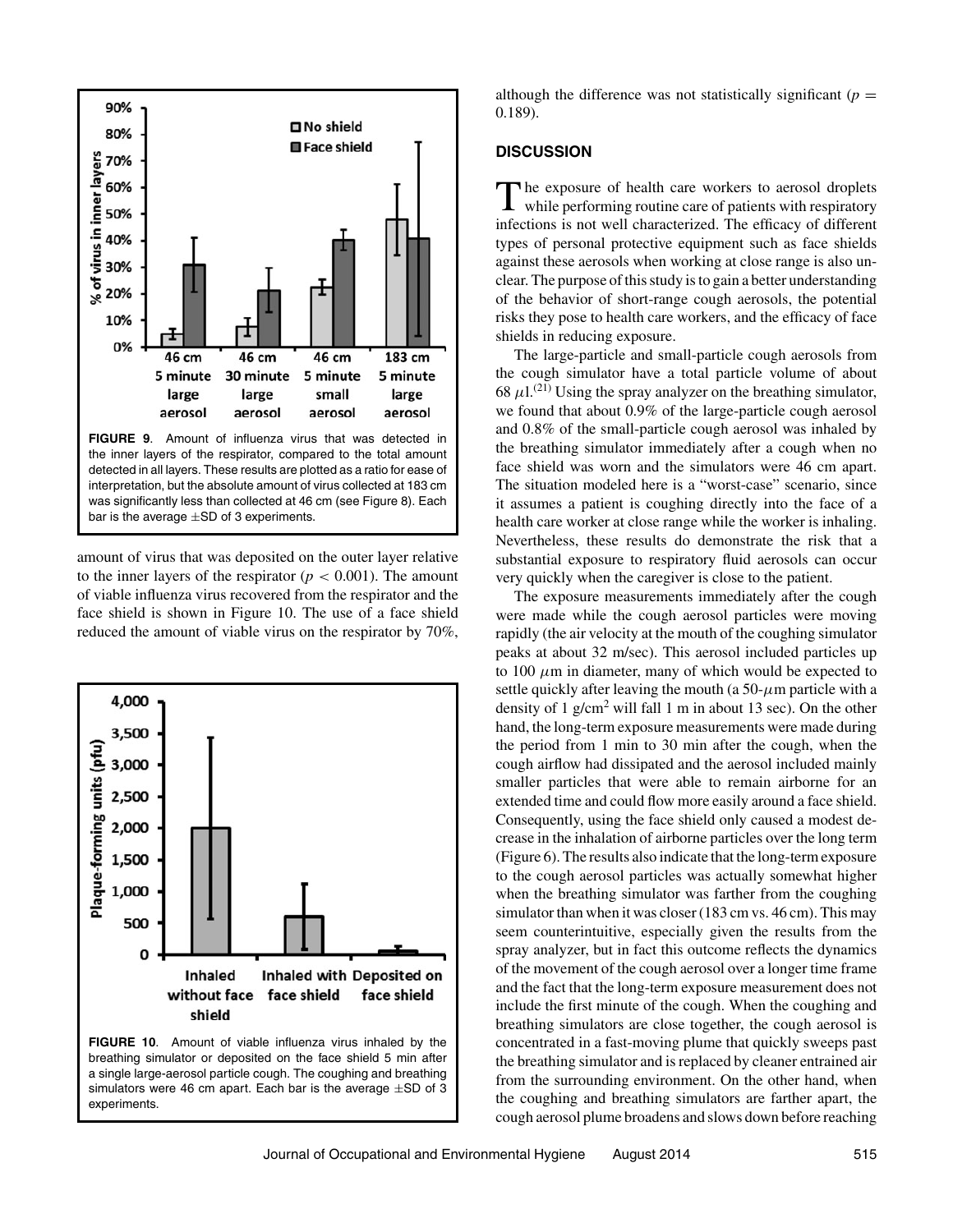the breathing simulator and thus remains in the vicinity longer. The difference in concentration decreases over time as the aerosol disperses more evenly throughout the room (Figure 4 and Figure 5).

It is interesting to compare the volume of the particles that were inhaled immediately after a cough to those inhaled from 1 min to 30 min after the cough, although three important caveats must be noted: First, the two instruments use different measurement methods. Second, the spray analyzer directly measures a region within the aerosol cloud, whereas the OPC draws a sample of the aerosol. Third, the spray analyzer measured the aerosol immediately after the cough, when many of the droplets were still wet, while the OPC measured particles that had time for evaporation and thus may have been smaller and more concentrated. Because of these limitations, the measurements must be compared cautiously, but they do suggest that the volume of aerosol inhaled during the first few seconds was about an order of magnitude larger than the quantity inhaled over the next 29 min.

The amount of influenza virus inhaled by the breathing simulator was substantially reduced by the use of a face shield. This effect was most pronounced for the large-particle cough aerosol when the simulators were 46 cm apart and the virus was collected for 5 min after a cough. In this case, the amount of virus on the respirator was 96% lower when a face shield was worn. Similar results for the inhalation of viable influenza virus were seen with the viral plaque assays, although the lower sensitivity of the VPA relative to PCR produced results that were less conclusive. After 30 min, the amount of virus collected when a face shield was worn was reduced by 81%, which suggests that over the long term the face shield has less of a protective effect because smaller particles are able to flow around it and accumulate over time. Similarly, the face shield also was less effective against the small-particle cough aerosol; virus deposition was reduced by only 68%, again because small particles are better able to travel around the face shield and be inhaled.

Extending the collection time from 5 min to 30 min increased the virus collection without a face shield by only 10%, which demonstrates that most of the virus deposition occurred immediately after the cough. This is consistent with findings from comparing the volumes of inhaled particles with use of the spray analyzer and OPCs, as discussed earlier. Increasing the distance between the simulators to 183 cm decreased the amount of virus inhaled by 92%, and the amount of virus collected was virtually the same with or without a face shield. These results indicate that, over the longer distance, the larger particles tended to slow down and fall toward the ground before they could reach the breathing simulator, while the smaller particles were able to traverse this distance and be inhaled. Note that the influenza virus collection occurred from 0 min to 5 min after each cough, when large particles were still airborne and could be collected. On the other hand, the particle counter results discussed above covered the time from 1 min to 30 min after a cough, when the large particles were no longer airborne. This difference in large particle collection explains

why the particle counter results showed an increase in particle inhalation when the distance increased, while the influenza virus results showed a decrease in virus collection when the distance increased. An examination of the amount of virus deposited on the different layers of the respirator also shows that smaller particles are better able to evade a face shield. Larger aerosol particles are more likely to deposit on the outer layer of the respirator, while smaller particles are more likely to reach the inner layers. The use of a face shield reduced the fraction of the virus that deposited in the outer layer relative to the inner layers, which suggests that the aerosol reaching the respirator had a smaller average size.

As noted in the Introduction, during the 2009 H1N1 influenza pandemic the CDC recommended that health care workers consider using face shields to reduce the surface contamination of respirators. $(18)$  Our results suggest that this would in fact be an effective strategy. In the large-particle cough experiments where the simulators were 46 cm apart and collection occurred for 5 min, the amount of influenza virus that was deposited on the outer mask layer was reduced by 97% when a face shield was worn. In fact, because our cough simulations were limited to aerosol particles up to 100  $\mu$ m, the reduction in external contamination would likely be much greater in cases where patients were producing coughs or sneezes with larger spray droplets. For the small-particle cough aerosol, the surface contamination was reduced by 76%, again showing that face shields are most protective against larger particles.

Finally, the limitations of this study need to be acknowledged. First, aerosol measurements of human coughs show tremendous variation from person to person in the quantity and size distribution of the aerosol particles and the amount of pathogens that are expelled.<sup> $(3,22-25)$ </sup> For this reason, it is impossible to define any particular cough aerosol profile as being representative of a human cough. Although the cough simulator generates aerosol outputs that are similar to human coughs, $(21)$  they are only two possibilities among a multitude of potential human cough aerosol expulsions, and other cough profiles may produce different results. Second, the concentration of influenza virus in the cough aerosol from the simulator is likely to be about the same for droplets of all sizes, since the virus is dispersed in the test medium. This is unlikely to be the case for human cough aerosols because pathogens such as influenza are not uniformly distributed through the respiratory tract, and this distribution probably also varies with different microorganisms.

Third, it is not clear why a bimodal distribution (double peak) was seen in the inhaled large-particle cough aerosol results from the spray analyzer. The bimodal distribution was consistently present in the results for all coughs; the peak at the larger particle size generally dominated during the initial part of the cough and inhalation, while the peak at the smaller size dominated later in the cough (data not shown). Until this aspect of the results is better understood, it should be interpreted with caution. Fourth, the test chamber was sealed so that no air exchange or filtration occurred during the experiments. Air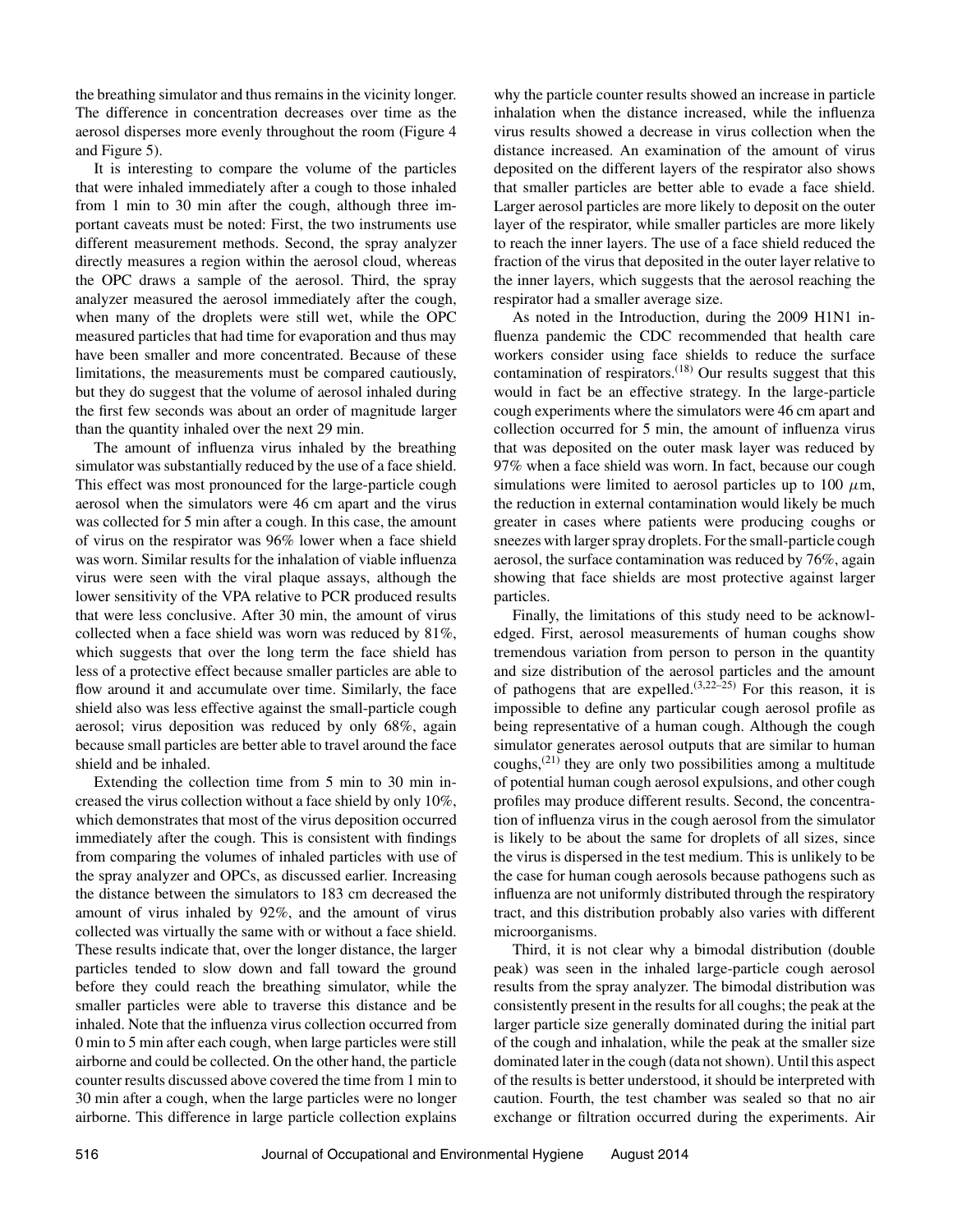filtration or exchange would be expected to reduce the longterm exposure to airborne particles, and room airflow patterns could also affect exposure.<sup> $(5)$ </sup> Finally, these experiments were conducted with the breathing simulator and the face shield facing directly toward the coughing simulator. Although this is probably the most common situation, it is not difficult to imagine scenarios where, for example, the head of a health care worker might be tilted up or sideways, away from a supine patient, to examine a monitor or adjust an IV bag. In that case, a cough could easily enter below or from the side of the face shield and impinge more directly on the face of the worker.

#### **CONCLUSION**

The possible risks to health care workers from exposure to cough-generated aerosols during routine patient care are not well characterized. Although it is agreed that workers need respiratory protection while treating patients with certain diseases that are known to be transmitted by airborne particles, the utility of protective devices such as face shields under these conditions is less clear. Our results show that considerable exposures of workers to potentially infectious material can occur over very short time frames when they examine or treat a coughing patient at close range. The use of face shields can substantially reduce the short-term exposure of health care workers to larger infectious aerosol particles and can reduce contamination of their respirators. They are less effective against smaller particles, which can remain airborne for extended periods and can easily flow around a face shield to be inhaled. Thus, face shields can provide a useful adjunct to respiratory protection for workers caring for patients with respiratory infections. However, they cannot be used as a substitute for respiratory protection when it is needed.

## **ACKNOWLEDGMENT**

The authors thank David H. Edgell of the National Institute<br>for Occupational Safety and Health (NIOSH) for manufacturing parts for the cough aerosol simulator.

### **DISCLAIMER**

The findings and conclusions in this report are those of the authors and do not necessarily represent the views of the National Institute for Occupational Safety and Health. This article is not subject to US copyright law.

#### **REFERENCES**

- 1. **Siegel, J.D., E. Rhinehart, M. Jackson, and L. Chiarello:** 2007 Guideline for isolation precautions: Preventing transmission of infectious agents in health care settings. *Am. J. Infect. Control 35*(*10 Suppl 2*):S65–164 (2007).
- 2. **McCool, F.D.:** Global physiology and pathophysiology of cough: ACCP evidence-based clinical practice guidelines. *Chest 129*(*1 Suppl*):48S–53S (2006).
- 3. **Gralton, J., E. Tovey**, **M.L. McLaws, and W.D. Rawlinson:** The role of particle size in aerosolised pathogen transmission: A review. *J. Infect. 62*(*1*):1–13 (2011).
- 4. **Nicas, M., W.W. Nazaroff, and A. Hubbard:** Toward understanding the risk of secondary airborne infection: Emission of respirable pathogens. *J. Occup. Environ. Hyg. 2*(*3*):143–154 (2005).
- 5. **Lindsley, W.G., W.P. King, R.E. Thewlis, et al.:** Dispersion and exposure to a cough-generated aerosol in a simulated medical examination room. *J. Occup. Environ. Hyg. 9*(*12*):681–690 (2012).
- 6. **Noti, J.D., W.G. Lindsley, F.M. Blachere, et al.:** Detection of infectious influenza virus in cough aerosols generated in a simulated patient examination room. *Clin. Infect. Dis. 54*(*11*):1569–1577 (2012).
- 7. **Wells,W.F.:** On Air-borne infection: Study II. Droplets and droplet nuclei. *Am. J. Hyg. 20*(*3*):611–618 (1934).
- 8. **Jennison, M.W.:** Atomizing of Mouth and Nose Secretions into the Air as Revealed by High-Speed Photography. In *Aerobiology*, F.R. Moulton (ed.). Washington, D.C.: American Association for the Advancement of Science, 1942. pp. 106–128.
- 9. **Xie, X., Y. Li, A.T. Chwang**, **P.L. Ho, and W.H. Seto:** How far droplets can move in indoor environments—Revisiting the Wells evaporationfalling curve. *Indoor Air 17*(*3*):211–225 (2007).
- 10. **Hamburger Jr., M., and O.H. Robertson:** Expulsion of group a hemolytic streptococci in droplets and droplet nuclei by sneezing, coughing and talking. *Am. J. Med. 4*(*5*):690–701 (1948).
- 11. **Bischoff, W.E., K. Swett, I. Leng, and T.R. Peters:** Exposure to influenza virus aerosols during routine patient care. *J. Infect. Dis. 207*(*7*):1037–1046 (2013).
- 12. **National Institute of Occupational Health and Safety (NIOSH): "**Eye Safety. Eye Protection for Infection Control." Available at http://www.cdc.gov/niosh/topics/eye/eye-infectious.html (accessed March 18, 2013).
- 13. **Kouri, D.L., and J.M. Ernest:** Incidence of perceived and actual face shield contamination during vaginal and cesarean delivery. *Am. J. Obstet. Gynecol. 169*(*2 Pt 1*):312–315; discussion 315–316 (1993).
- 14. **Collins, D., J. Rice, P. Nicholson, and K. Barry:** Quantification of facial contamination with blood during orthopaedic procedures. *J. Hosp. Infect. 45*(*1*):73–75 (2000).
- 15. **Endo, S., K. Kanemitsu, H. Ishii**, **et al.:** Risk of facial splashes in four major surgical specialties in a multicentre study. *J. Hosp. Infect. 67*(*1*):56–61 (2007).
- 16. **Ishihama, K., S. Iida**, **H. Koizumi,:** High incidence of blood exposure due to imperceptible contaminated splatters during oral surgery. *J. Oral Maxillofac. Surg. 66*(*4*):704–710 (2008).
- 17. **Wines, M.P., A. Lamb, A.N. Argyropoulos**, **A. Caviezel, C. Gannicliffe, and D. Tolley:** Blood splash injury: An underestimated risk in endourology. *J. Endourol. 22*(*6*):1183–1187 (2008).
- 18. **Centers for Disease Control and Prevention (CDC): "**Questions & Answers Regarding Respiratory Protection for Infection Control Measures for 2009 H1N1 Influenza among Health care Personnel **"** Available at http://www.cdc.gov/h1n1flu/guidance/ill-hcp qa.htm (accessed March 20, 2013).
- 19. **Institute of Medicine (IOM):** *Preventing Transmission of Pandemic Influenza and Other viral Respiratory Diseases: Personal Protective Equipment for Health care Personnel. Update 2010*., E.L. Larson and C.T. Liverman (eds.),Institute of Medicine, 2011.
- 20. **Blachere, F.M., G. Cao**, **W.G. Lindsley, J.D. Noti, and D.H. Beezhold:** Enhanced detection of infectious airborne influenza virus. *J. Virol. Methods 176*(*1–2*):120–124 (2011).
- 21. **Lindsley, W.G., J.S. Reynolds, J.V. Szalajda, J.D. Noti, and D.H. Beezhold:** A cough aerosol simulator for the study of disease transmission by human cough-generated aerosols. *Aerosol Sci. Technol. 47*(*8*):937–944 (2013).
- 22. **Lindsley, W.G., T.A. Pearce**, **J.B. Hudnall, et al.:** Quantity and size distribution of cough-generated aerosol particles produced by influenza